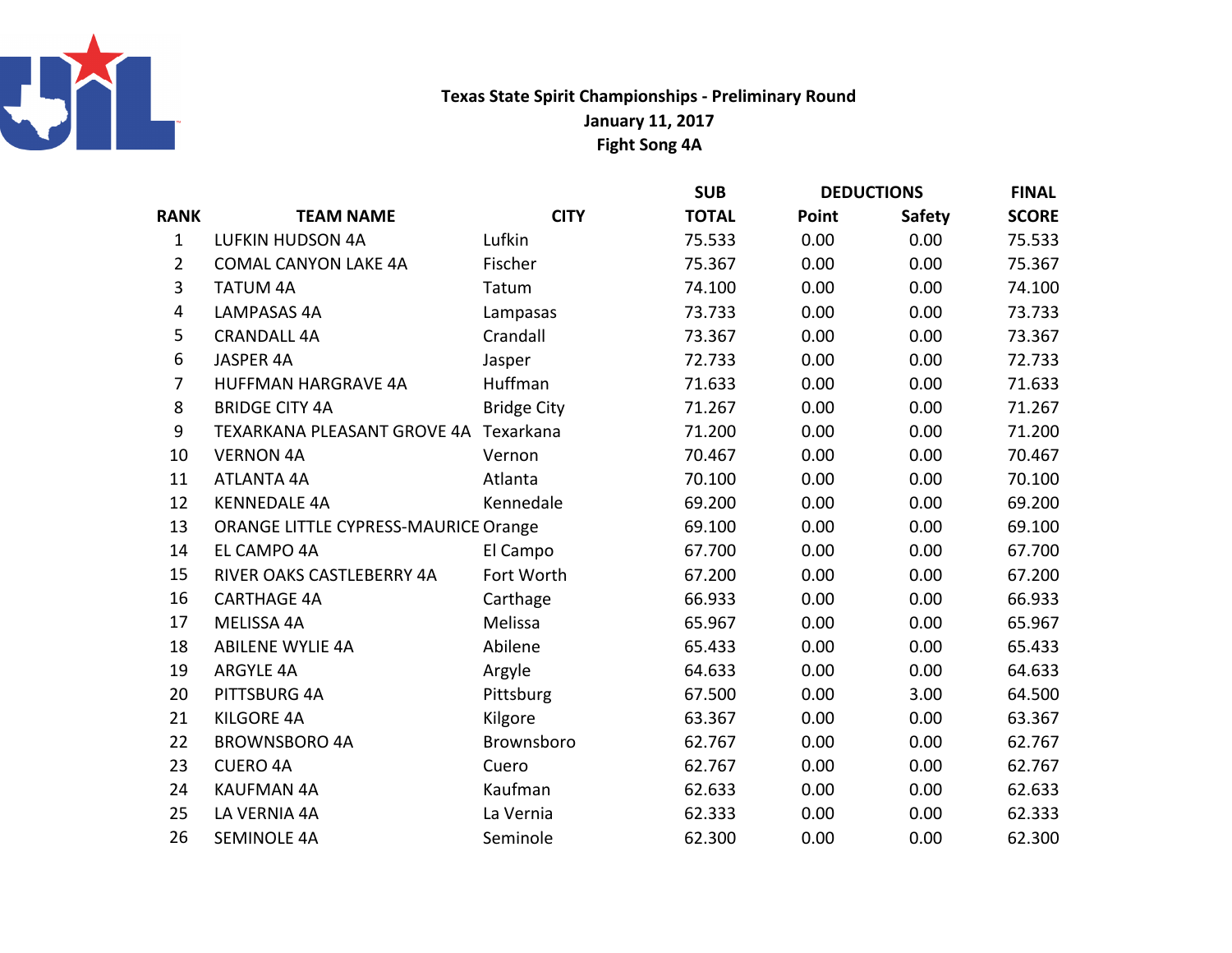

## Texas State Spirit Championships - Preliminary RoundFight Song 4A January 11, 2017

|             |                                |                  | <b>SUB</b>   | <b>DEDUCTIONS</b> |               | <b>FINAL</b> |
|-------------|--------------------------------|------------------|--------------|-------------------|---------------|--------------|
| <b>RANK</b> | <b>TEAM NAME</b>               | <b>CITY</b>      | <b>TOTAL</b> | Point             | <b>Safety</b> | <b>SCORE</b> |
| 27          | <b>SANGER 4A</b>               | Sanger           | 62.033       | 0.00              | 0.00          | 62.033       |
| 28          | <b>FERRIS 4A</b>               | Ferris           | 61.600       | 0.00              | 0.00          | 61.600       |
| 29          | MIDLAND GREENWOOD 4A           | Midland          | 61.600       | 0.00              | 0.00          | 61.600       |
| 30          | SPRINGTOWN 4A                  | Springtown       | 61.500       | 0.00              | 0.00          | 61.500       |
| 31          | <b>MABANK 4A</b>               | Mabank           | 61.300       | 0.00              | 0.00          | 61.300       |
| 32          | VAN 4A                         | Van              | 61.233       | 0.00              | 0.00          | 61.233       |
| 33          | <b>ROCKPORT-FULTON 4A</b>      | Rockport         | 61.233       | 0.00              | 0.00          | 61.233       |
| 34          | <b>LIBERTY HILL 4A</b>         | Liberty Hill     | 60.967       | 0.00              | 0.00          | 60.967       |
| 35          | MIDLOTHIAN HERITAGE 4A         | Midlothian       | 60.833       | 0.00              | 0.00          | 60.833       |
| 36          | <b>GLEN ROSE 4A</b>            | <b>Glen Rose</b> | 60.767       | 0.00              | 0.00          | 60.767       |
| 37          | SILSBEE 4A                     | Silsbee          | 60.767       | 0.00              | 0.00          | 60.767       |
| 38          | <b>CHINA SPRING 4A</b>         | China Spring     | 60.733       | 0.00              | 0.00          | 60.733       |
| 39          | WAXAHACHIE LIFE SCHOOL 4A      | Waxahachie       | 60.633       | 0.00              | 0.00          | 60.633       |
| 40          | <b>CARROLLTON RANCHVIEW 4A</b> | Carrollton       | 60.533       | 0.00              | 0.00          | 60.533       |
| 41          | <b>CLINT 4A</b>                | Clint            | 59.600       | 0.00              | 0.00          | 59.600       |
| 42          | <b>AUBREY 4A</b>               | Aubrey           | 59.467       | 0.00              | 0.00          | 59.467       |
| 43          | <b>TAYLOR 4A</b>               | Taylor           | 59.400       | 0.00              | 0.00          | 59.400       |
| 44          | <b>GONZALES 4A</b>             | Gonzales         | 59.367       | 0.00              | 0.00          | 59.367       |
| 45          | <b>NEVADA COMMUNITY 4A</b>     | Nevada           | 59.233       | 0.00              | 0.00          | 59.233       |
| 46          | <b>EMORY RAINS 4A</b>          | Emory            | 58.633       | 0.00              | 0.00          | 58.633       |
| 47          | <b>BURNET 4A</b>               | <b>Burnet</b>    | 58.567       | 0.00              | 0.00          | 58.567       |
| 48          | <b>SWEETWATER 4A</b>           | Sweetwater       | 58.500       | 0.00              | 0.00          | 58.500       |
| 49          | FT WORTH BENBROOK 4A           | Benbrook         | 58.467       | 0.00              | 0.00          | 58.467       |
| 50          | <b>BONHAM 4A</b>               | Bonham           | 61.467       | 0.00              | 3.00          | 58.467       |
| 51          | <b>FREDERICKSBURG 4A</b>       | Fredericksbrg    | 58.333       | 0.00              | 0.00          | 58.333       |
| 52          | <b>STAFFORD 4A</b>             | Stafford         | 58.267       | 0.00              | 0.00          | 58.267       |